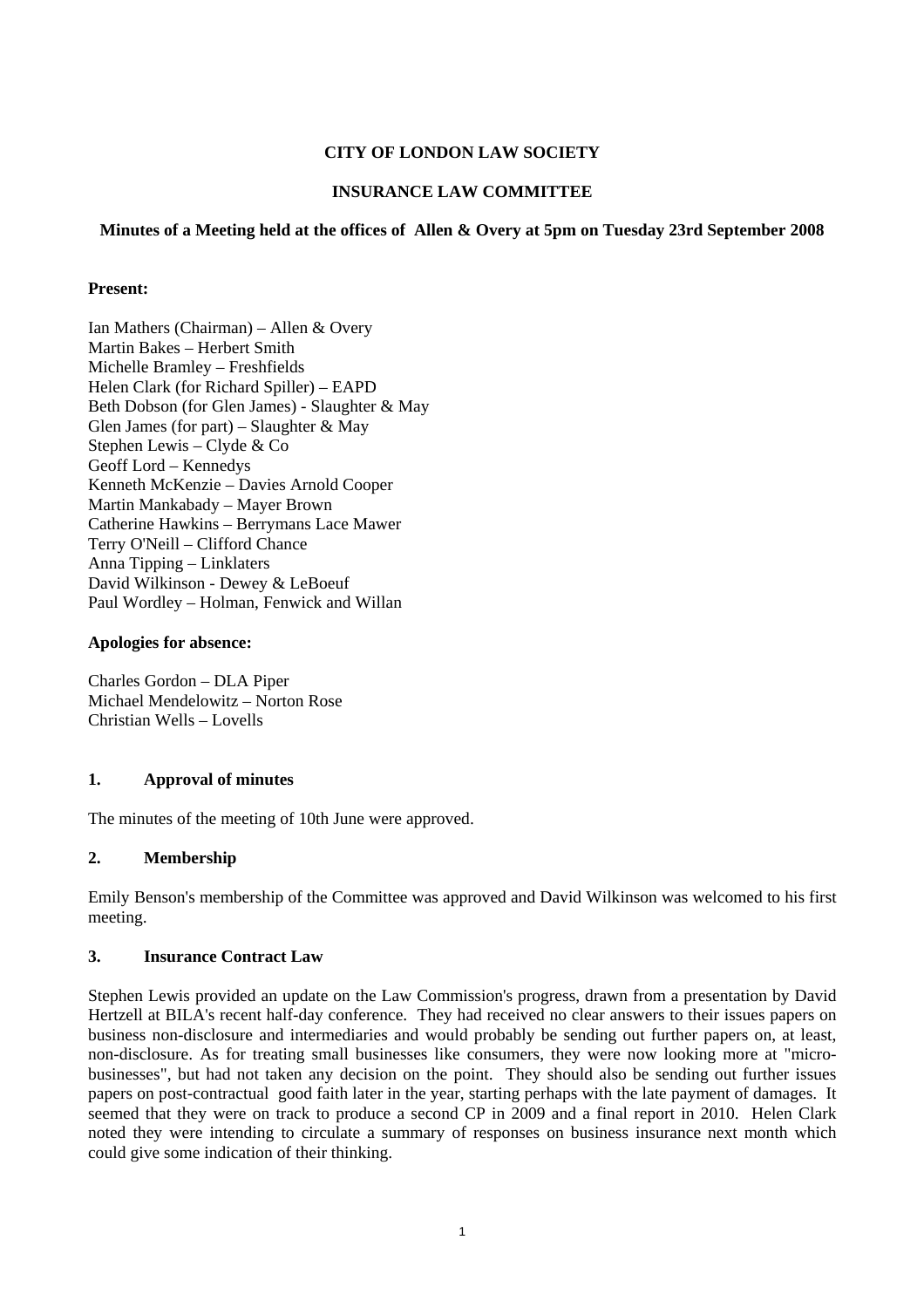# **4. Rome I**

The Chairman noted that the UK had applied to opt in to this Regulation; and although he had not seen any formal response, it seemed like a done deal.

# **5. Part VII FSMA/other provisions**

The Chairman reported that he had been in touch with Jonathan Goodliffe, who proposed to submit a paper to the Committee identifying a number of technical defects in Part VII and other provisions of the FSMA; and suggested that this could be a suitable item for the next quarterly meeting in December. Michelle Bramley agreed: a draft paper was being considered within Freshfields.

# **6. Equitable Life: Parliamentary Ombudsman's Report**

It was noted that there had been no substantive response by the Treasury to this report but Stephen Lewis drew attention to action taken by Equitable's Board and by EMAG by way of encouraging policyholders to write to their MPs and press for steps to be taken to compensate those who had suffered loss. There appeared to be some possibility of legal action should the Treasury refuse. It was noted that while the Ombudsman had made a number of findings of maladministration by the regulatory authorities and concluded that it was likely that many policyholders were likely thereby to have suffered a relative loss compared with alternative investments, she had not made any individual findings and instead had recommended that the Treasury and Parliament should establish a compensation scheme for that purpose, with the suggestion that it should be able to pay out within two years.

# **7. AIG crisis**

It was noted that the steps which were being discussed to restore this group's financial position, following a deterioration in its FGI business (written through its subsidiary AIG Financial Products), were far from being finalised. The steps included both asset sales by the group and the \$85 billion loan from the Federal Reserve Bank of New York, but the details were far from being finalised, including the nature of any stock which might be issued to secure the loan. Meanwhile, individual holders of AIG policies would need to make their own minds up as to the risk attached to any renewals. Although it might well be (as brokers' reports appeared to suggest) that the group's non-FGI businesses would not be substantially affected, there must be some risk that if individual policyholders could see a viable option to renewal, they would take it. It was not easy to predict what effect the likely downsizing of AIG would have on the market. It would probably vary according to particular sectors. For D&O, in which AIG played a dominant role, there could be severe disruption. Paul Wordley noted that if the steps mentioned above were successful, various security ratings which had been downgraded could reasonably be expected to be restored. But he also drew attention to the regulatory spotlight which would surely be brought to bear generally on the sector; in particular the NYID's suggestion that derivative instruments of the kind that had been backed by AIG, or some of them, should be brought into insurance regulation. Meanwhile, the Paulson plan for a \$700 billion bail-out fund appeared to have run into significant opposition in Congress and it was difficult to forecast how this was likely to work through. It was not clear that the UK would wish to, or be capable of, following suit.

Geoff Lord noted that certain US class actions had already been opened against AIG's directors.

# **8. CLLS profile raising exercise**

The Chairman reported on a recent discussion which he had had with the Society and Lehmann Communications about the desirability (or not) of raising public awareness of the activities of expert committees, with a view to increasing the weight which the views of the committees might carry. Specifically there had been a reference to (1) the provision of third party comment to the press, of the kind which commentators frequently sought from, or possibly on occasion planted by, firms; and (2) coordination with related trade and professional groups such as, in the case of insurance, the ABI, BIBA, the CII or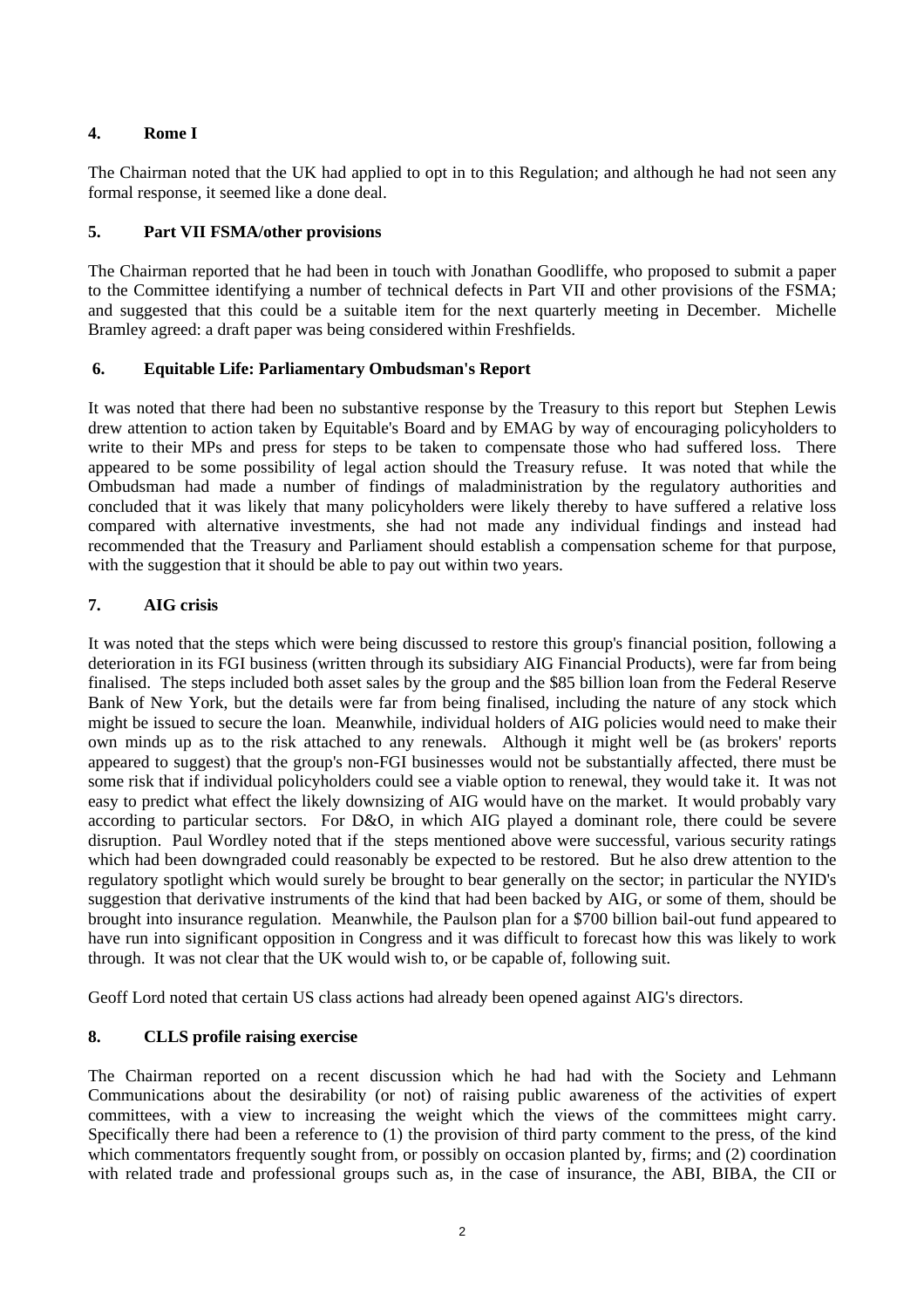AIRMIC. He had expressed some reservations on both fronts on the ground that representations made by the Insurance Law Committee had generally aspired to be objective and dispassionate and should have a particular value for that reason. However, he could see advantage in expert committees becoming better known outside the Society and in a proper case the kind of steps suggested at (1) and (2) would have merit.

Stephen Lewis said that his recent contacts with the Law Commission confirmed that the relatively low key nature of the Committee's representations to them had at any rate not detracted from their influence, since the Commission had said that they had found them of the highest quality and value. However, there was general approval of the idea of providing third party comment on a case by case basis, always recognising that the Committee might very well, in any particular case, have difficulty in settling an appropriate comment, particularly against a tight deadline. It was agreed that the Law Commission's forthcoming papers could provide a suitable opportunity to trial the approach. It was also agreed that there would be value in seeking to coordinate our activities with other groups, and Helen Clark offered to contact her colleague Richard Hopley, who has spoken at various AIRMIC conferences and has contacts there, with a view to meeting up with them for this purpose.

In addition, Anna Tipping suggested that there were some more modest measures which the Society could already take, such as ensuring that written representations draw links to the Society's website and thus the nature and scale of the committees' activities; and publishing press releases on suitable subjects.

The Chairman undertook to report these thoughts to the Society.

# **9. CLLS Associate Forum**

The Committee welcomed the suggestion that the Associate Forum, if it so wished, should nominate one of its members to attend meetings of the Committee as an observer.

### **10. Training**

This item brought forward previous discussion as to whether the Committee could add value to the procedures adopted by firms for training solicitors involved in insurance work. However, the Chairman considered that anything the Committee might do, if it were to be of any real use, would be likely to be very resource intensive and he doubted that we should get into this field unless there was a clear demand. This was agreed. Anna Tipping noted that firms were likely to have very different demands, depending upon the nature of their insurance practices; and in her view, training was normally only effective it was keyed into actual work experience.

### **11. Recent court decisions**

There was some discussion of *Mopani Copper Mines v Millenium Underwriting* involving crossed out language in a policy wording which the judge held to be admissible as an indication of the parties' agreement as to coverage which had not been agreed; and, following *Kidsons v Lloyd's Underwriters,* further litigation about the conditions of compliance with a requirement to notify circumstances which may give rise to a claim. It was understood that the Court of Appeal's judgment in *Wasa v Lexington.* 

### **12. Items for future attention**

Beth Dobson said that the FSA's promised paper on the implementation of Solvency II might be issued within the next few days and that HMT's paper on the implementation of the Acquisitions Directive had just been published. The Chairman undertook to review these papers and consider whether they should be brought before the Committee. There was also some discussion of the proposed Equality Bill, particularly as regards its potential impact on premium differentials based upon age.

### **13. Next meeting**